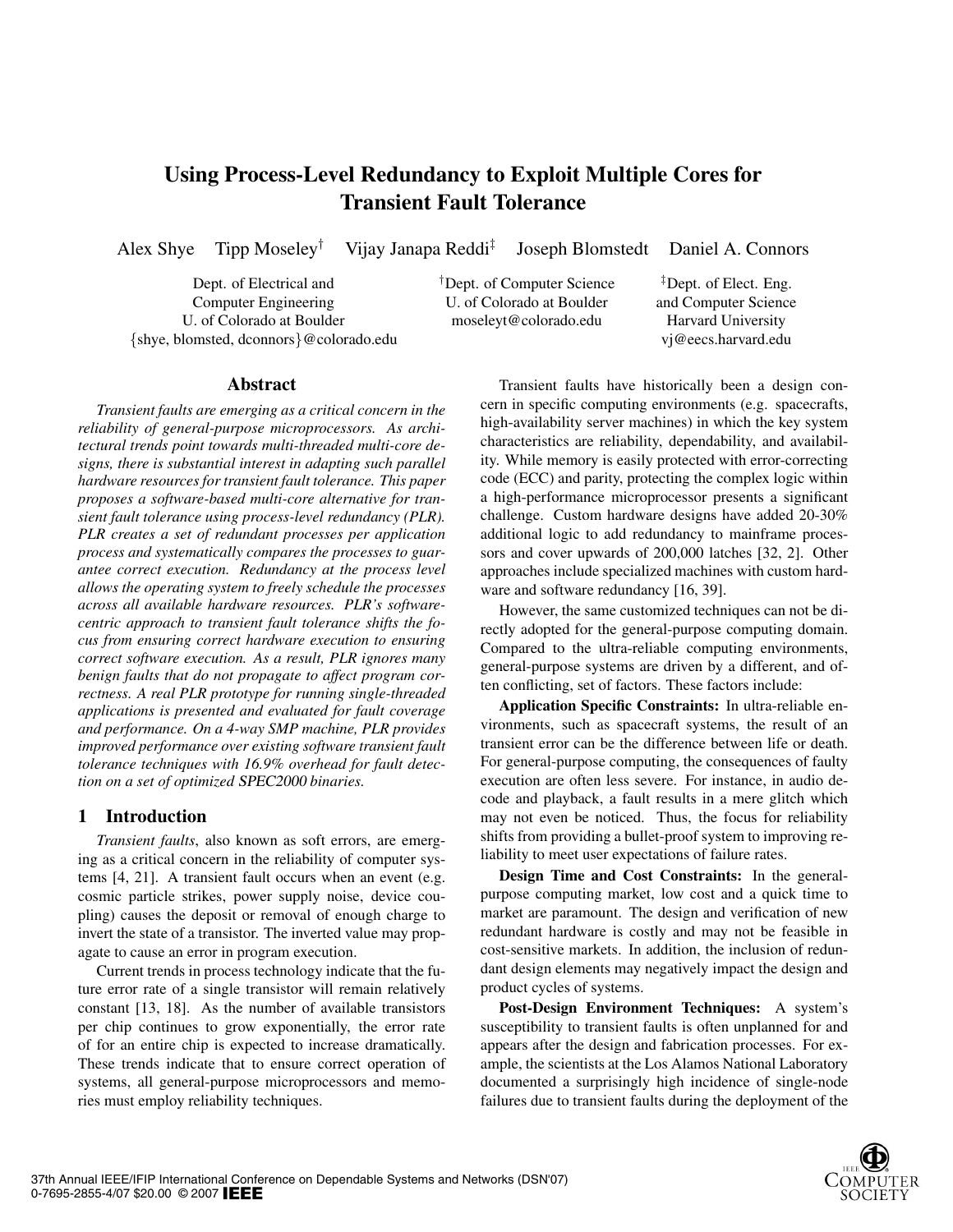ASC Q supercomputer [21]. Likewise, environmental conditions of a system such as altitude, temperature, and age can cause higher fault rates [40]. In these cases, reliability techniques must be augmented after the design and development phase without the addition of new hardware.

With such pressures driving general-purpose computing hardware, software reliability techniques are an attractive solution for improving reliability in the face of transient faults. While software techniques cannot provide a level of reliability comparable to hardware techniques, they significantly lower costs (zero hardware design cost), and are very flexible in deployment. Existing software transient fault tolerant approaches use the compiler to insert redundant instructions for checking computation [26], control flow [25], or both [29]. The compiler-based software techniques suffer from a few limitations. First, the execution of the inserted instructions and assertions decreases performance (∼1.4x slowdown [29]). Second, a compiler approach requires recompilation of all applications. Not only is it inconvenient to recompile all applications and libraries, but the source code for legacy programs is often unavailable.

This paper presents *process-level redundancy* (PLR), a software reliability technique leverages multiple processor cores for transient fault tolerance. PLR creates a set of redundant processes per original application process and compares their output to ensure correct execution. PLR scales with the architectural trend towards large manycore machines and leverages available hardware parallelism to improve performance without any additional redundant hardware structures or modifications to the system. In computing environments which are not throughput-constrained, PLR provides an alternate method of leveraging the hardware resources for transient fault tolerance. In addition, PLR can be easily deployed without recompilation or modifications to the underlying operating system.

This paper makes the following contributions:

- PLR implies a *software-centric* paradigm in transient fault tolerance which views the system as software layers which must execute correctly. In contrast, the typical *hardware-centric* paradigm views the system as a collection of hardware that must be protected. We differentiate between software-centric and hardwarecentric views using the commonly accepted *sphere of influence* concept.
- Demonstrates the benefits of a software-centric approach. In particular, we show how register errors propagate through software. We show that many of the errors result in benign faults and many detected faults propagate through hundreds or thousands of instructions. By using a software-centric approach, PLR is able to ignore many benign faults.

• Presents a software-only transient fault tolerance technique for leveraging multiple cores on a generalpurpose microprocessor for transient fault tolerance. We describe a real prototype system designed for single-threaded applications and evaluate the fault coverage and performance of PLR. Overall, the PLR prototype runs a set of the *SPEC2000* benchmark suite with only a 16.9% overhead on a 4-way SMP system.

The rest of this paper is organized as follows. Section 2 provides background on transient fault tolerance. Section 3 describes PLR. Section 4 shows initial results from the dynamic PLR prototype. Section 5 discusses related work. Section 6 concludes the paper.

# **2 Background**

In general, a fault can be classified by its effect on system execution into the following categories [37]:

**Benign Fault:** A transient fault which does not propagate to affect the correctness of an application is considered a benign fault. A benign fault can occur for a number of reasons. Examples include a fault to an idle functional unit, a fault to a performance-enhancing instruction (i.e. a prefetch instruction), data masking, and Y-branches [36].

**Silent Data Corruption (SDC):** An undetected fault which propagates to corrupt system output is an SDC. This is the worst case scenario where a system appears to execute correctly but silently produces incorrect output.

**Detected Unrecoverable Error (DUE):** A fault which is detected without possibility of recovery is considered a DUE. DUEs can be split into two categories. A true DUE occurs when a fault which would propagate to incorrect execution is detected. A false DUE occurs when a benign fault is detected as a fault.

A transient fault in a system without transient fault tolerance will result in a benign fault, SDC, or true DUE (e.g. error detected by core dump). A system with only detection attempts to detect all of the true DUEs and SDCs. However, the system may inadvertently convert some of the benign faults into false DUEs and unnecessarily halt execution. Finally, a system with both detection and recovery will detect and recover from all faults without SDCs or any form of DUE. In this case, faults which would be false DUEs may cause unwarranted invocations to the recovery mechanism.

# **3 Approach**

# **3.1 Software-centric Fault Detection**

The *sphere of replication* (SoR) [28] is a commonly accepted concept for describing a technique's logical domain of redundancy and specifying the boundary for fault detection and containment. Any data which enters the SoR is replicated and all execution within the SoR is redundant in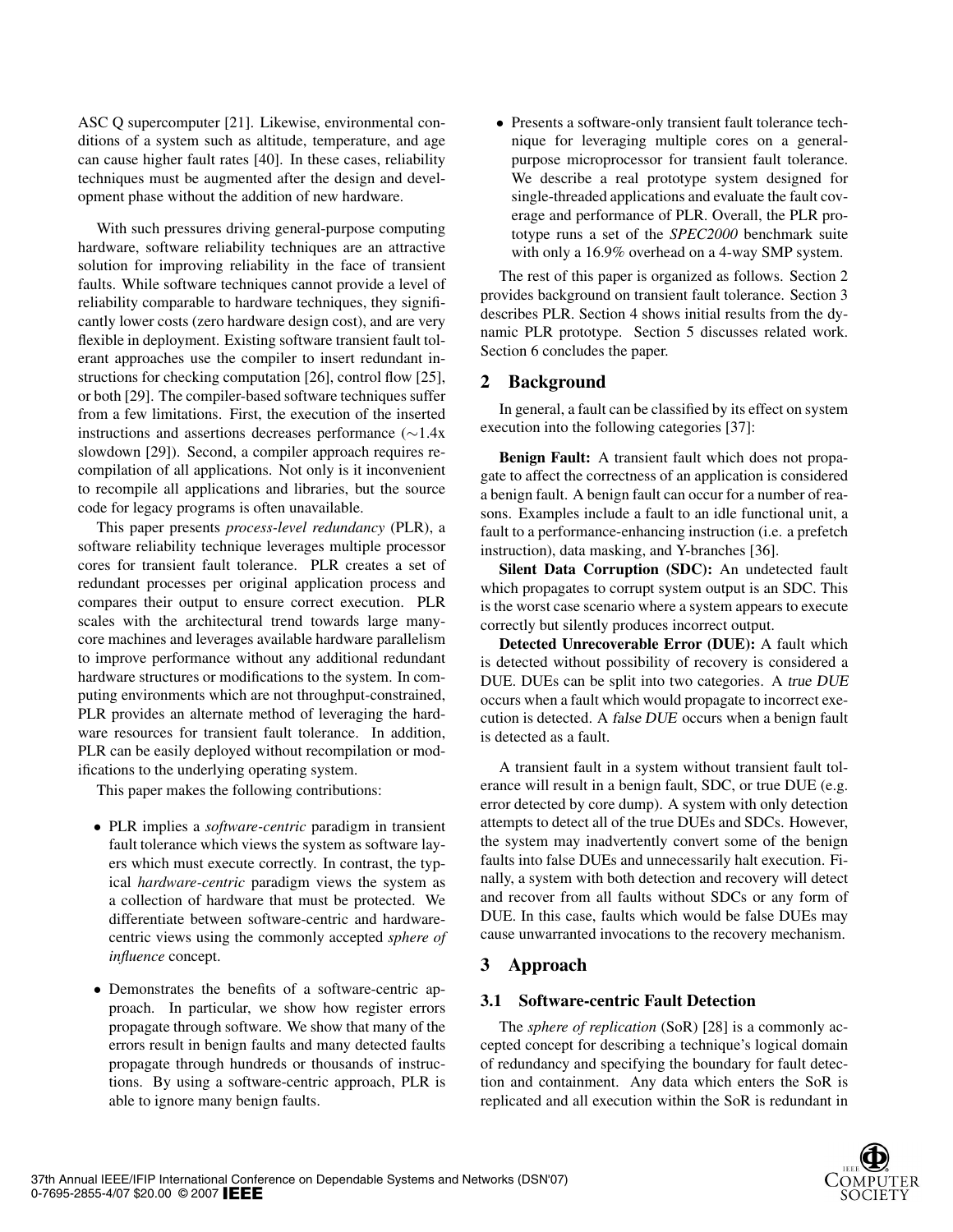

# **Figure 1. Hardware-centric and softwarecentric transient fault detection models.**

some form. Before leaving the SoR, all output data is compared to ensure correctness. All execution outside of the SoR is not covered by the particular transient fault techniques and must be protected by other means. Faults are contained within the SoR boundaries and detected in any data leaving the SoR.

Most previous work in fault tolerance is *hardwarecentric* and uses a hardware-centric SoR. A hardwarecentric model views the system as a collection of hardware components which must be protected from transient faults. In this model, a hardware-centric SoR is placed around specific hardware units. All inputs are replicated, execution is redundant, and output is compared.

While the hardware-centric model is appropriate for hardware-implemented techniques, it is awkward to apply the same approach to software. Software naturally operates at a different level and does not have full visibility into the hardware. Nevertheless, previous compiler-based approaches attempt to imitate a hardware-centric SoR. For example, SWIFT [29] places its SoR around the processor as shown in Figure 1(a). Without the ability to control duplication of hardware, SWIFT duplicates at the instruction level. Each load is performed twice for input replication and all computation is performed twice on the replicated inputs. Output comparison is accomplished by checking the data of each store instruction prior to executing the store instruction. This particular approach works because it is possible to emulate processor redundancy with redundant instructions. However, other hardware-centric SoRs would be impossible to emulate with software. For example, software alone cannot implement an SoR around hardware caches.

*Software-centric* fault detection is a paradigm in which the system is viewed as the software layers which must execute correctly. A software-centric model uses a softwarecentric SoR which is placed around software layers, instead of hardware components. The key insight to softwarecentric fault detection is this: although faults occur at the hardware level, the only faults which matter are the faults which affect software correctness. By changing the boundaries of output comparison to software, a software-centric model shifts the focus from ensuring correct hardware execution to ensuring correct software execution. As a result, only faults which affect correctness are detected. Benign faults are safely ignored. A software-centric system with only detection is able to reduce the incidence of false DUEs. A software-centric system with both detection and recovery will not need to invoke the recovery mechanism for faults which do not affect correctness.

Figure 1(b) shows an example software-centric SoR which is placed around the user space application and libraries (as used by PLR). A software-centric SoR acts exactly the same as the hardware-centric SoR except that it acts on the software instead of the hardware. Again, all input is replicated, execution within the SoR is redundant, and data leaving the SoR is compared.

By operating at the software level, the software-centric model caters to the strengths of a software-implemented technique. While software has limited visibility into hardware, it is able to view a fault at a broader scope and determine its effect on software execution. Thus, softwareimplemented approaches which are hardware-centric are ignoring the potential strengths of a software approach.

#### **3.2 Process-Level Redundancy**

*Process-level redundancy* (PLR) is a technique which uses the software-centric model of transient fault detection. As shown in Figure 1(b), PLR places its SoR around the user address space by providing redundancy at the process level. PLR replicates the application and library code, global data, heap, stack, file descriptor table, etc. Everything outside of the SoR, namely the OS, must be protected by other means. Any data which enters the SoR via the system call interface must be replicated and all output data must be compared to verify correctness.

Providing redundancy at the process level is natural as it is the most basic abstraction of any OS. The OS views any hardware thread or core as a logical processor and then schedules processes to the available logical processors. PLR leverages the OS to schedule the redundant processes to take advantage of hardware resources. With massive multi-core architectures on the horizon, there will be a tremendous amount of hardware parallelism available in future general-purpose machines. In computing environments where throughput is not the primary concern, PLR provides a way of utilizing the extra hardware resources for transient fault tolerance.

A high level overview of PLR is shown in Figure 2 with three redundant processes, which is the minimum number of processes necessary for both transient fault detection and recovery. PLR intercepts the beginning of application execution and replicates the original process to create other redundant processes. One of the processes is logically labeled the *master* process and the others are labeled the *slave* processes. At each system call, the *system call emulation unit* is invoked. The emulation unit performs the input replica-

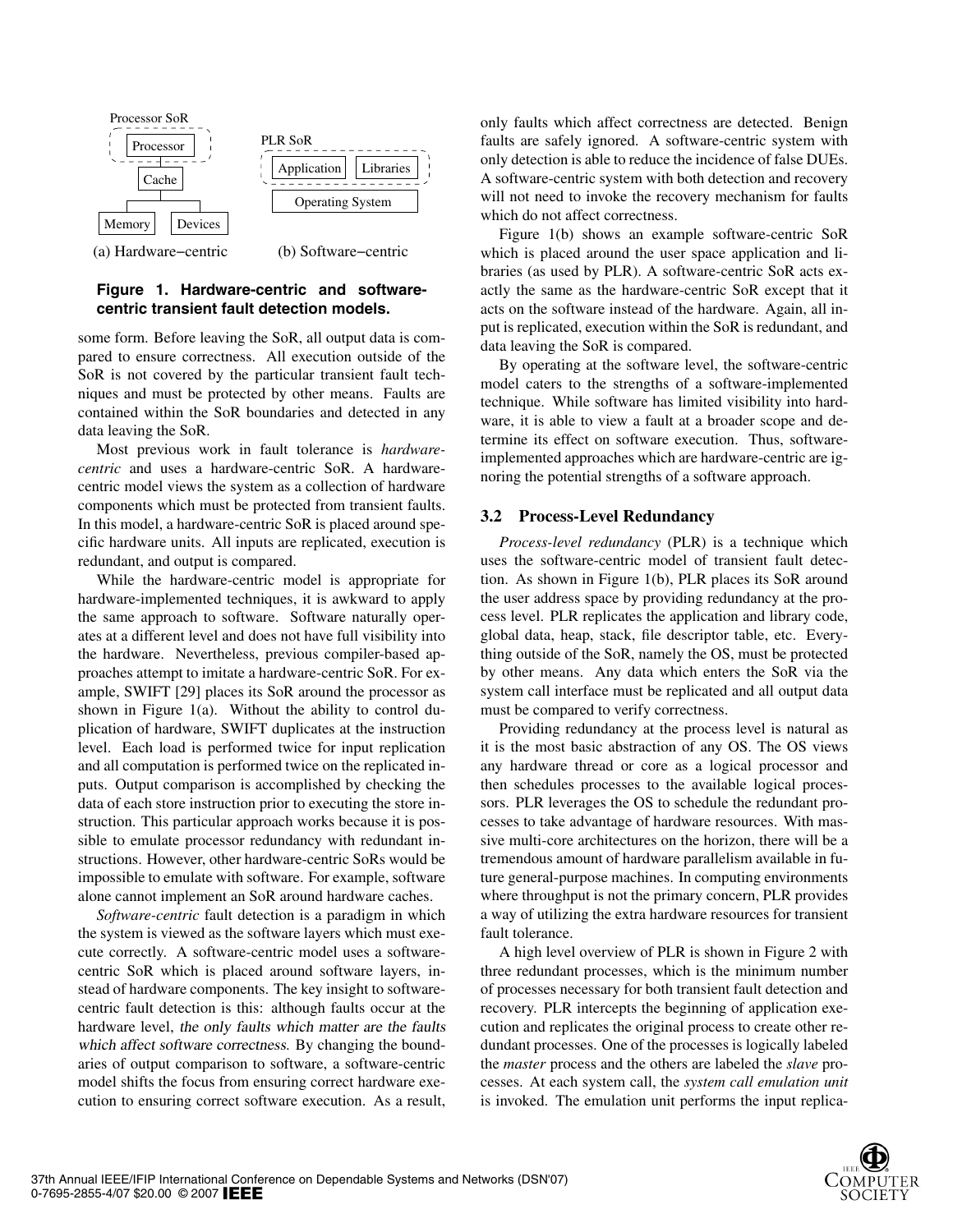

**Figure 2. Overview of PLR with three redundant processes.**

tion, output comparison, and recovery. The emulation unit also ensures that the following requirements are maintained in order for PLR to operate correctly:

- The execution of PLR must be transparent to the system environment with the redundant processes interacting with the system as if only the original process is executing. System calls which alter any system state can only be executed once with the master process actually executing the system call and the slave processes emulating the system call.
- Execution among the redundant processes must be deterministic. System calls which return nondeterministic data, such as a request for system time or resources, must be emulated to ensure all redundant processes use the same data for computation.
- All redundant processes must be identical in address space and any other process-specific data, such as the file descriptor table. At any time, a transient fault could render one of the redundant processes useless. With identical processes, any of the processes can be logically labeled the master process at any given invocation of the emulation unit.

On occasion, a transient fault will cause the program to suspend or hang. The *watchdog alarm* is employed by the emulation unit to detect such faults. Upon entrance to the system call emulation unit, a timer begins. If the redundant processes do not all enter the emulation unit in a userspecified amount of time, the watchdog alarm times out, signaling an error in execution.

# **3.2.1 Input Replication**

As the SoR model dictates, any data which enters the SoR must be replicated to ensure that all data is redundant within the SoR. In the case of PLR, any data which passes into the processes via system calls (such as a read from a file descriptor) is received once by the master process, and then replicated among the slave processes. Also, the return value from all system calls is considered an input value and is copied for use across all redundant processes.

#### **3.2.2 Output Comparison**

All data which exits the redundant processes must be compared for correctness before proceeding out of the SoR. If the output data does not match, a transient fault is detected and a recovery routine is invoked. Any write buffers which will be passed outside of the SoR must be compared. Also, any data passed as a system call parameter can be considered an output event which leaves the SoR and must also be checked to verify program correctness.

#### **3.2.3 Emulating System Calls**

The emulation unit is responsible for the input replication, output comparison, and system call emulation. The data transfer during input replication and output comparison is accomplished through a shared memory segment between all of the redundant processes.

At the beginning of each call to the emulation unit, the type of system call is compared to ensure that all redundant processes are at a common system call. If not, a fault is assumed which caused an error in control flow to call an errant system call.

Depending upon the system call, the system call emulation unit will perform different tasks. System calls which modify any system state, such file renaming and linking, must only be executed once. In other cases, the system call will be actually called by all processes; once by the master process in its original state, and once by each redundant process to emulate the operation. For example, in emulating a system call to open a new file, the master process will create and open the new file, while the redundant processes will simply open the file without creating it.

# **3.3 Transient Fault Detection**

A transient fault is detected in one of three ways:

- 1. **Output Mismatch**: A transient fault which propagates to cause incorrect output will be detected with the output comparison within the emulation unit at the point which the data is about to exit the SoR.
- 2. **Watchdog Timeout:** There are two scenarios in which the watchdog timer will time out. The first case is when a fault causes an error in control flow which calls an errant system call. The faulty process will cause an entrance into the emulation unit which will begin waiting for the other processes. If the other processes enter the emulation unit, an error will be detected if the system calls mismatch, or if there is a mismatch in data. If the other processes continue execution, a timeout will occur. The second case is when a transient fault causes a process to hang indefinitely (e.g. an infinite loop). In this case, during the next system call, all the processes except the hanging process will enter the emulation unit and eventually cause a watchdog timeout. A

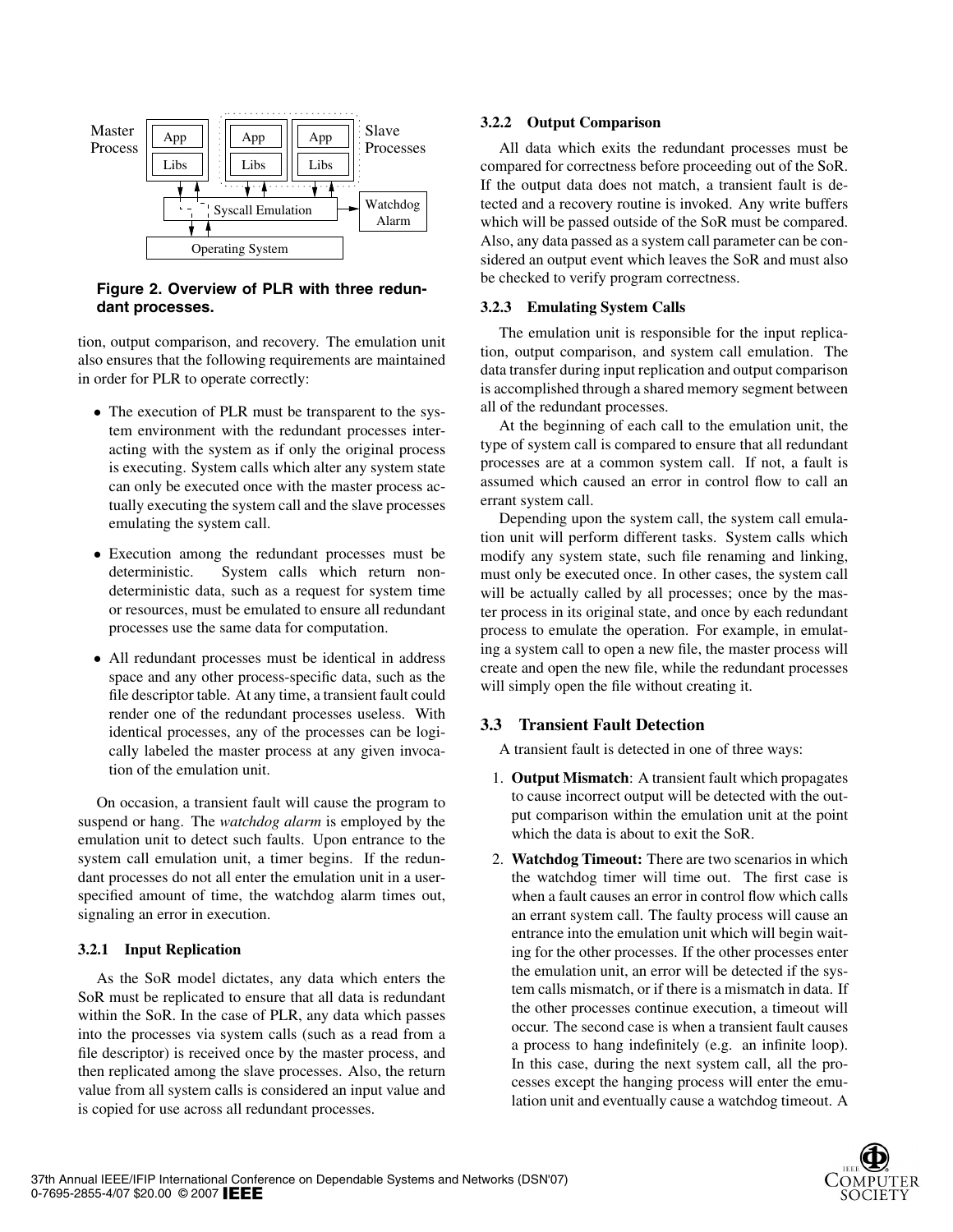drawback to the watchdog alarm is that a timeout period exists in which the application does not make any progress. In our experience, on an unloaded system, a timeout of 1-2 seconds is sufficient. The timeout value is user specified and can be increased on a loaded system. On a loaded system, spurious timeouts will not affect application correctness, but will cause unnecessary calls to the recovery unit.

3. **Program Failure:** Finally, a transient fault may cause a program failure due to an illegal operation such as a segmentation violation, bus error, illegal instruction, etc. Signals handlers are set up to catch the corresponding signals and an error is be flagged. The next time the emulation unit is called, it can immediately begin the recovery process.

#### **3.4 Transient Fault Recovery**

Transient fault recovery mechanisms typically fit into two broad categories: *checkpoint and repair*, and *fault masking*. Checkpoint and repair techniques involves the periodic checkpointing of execution state. When a fault is detected, execution is rolled back to the previous checkpoint. Fault masking involves using multiple copies of execution to vote on the correct output.

PLR supports both types of fault recovery. If checkpoint and repair functionality already exists, then PLR only needs to use two processes for detection and can defer recovery to the repair mechanism. Otherwise, fault masking can be accomplished by using at least three processes for a majority vote. If fault masking is used, the following schemes are used for recovery (the examples use an assumption of three redundant processes).

- 1. **Output Mismatch:** If an output data mismatch occurs the remaining processes are compared to ensure correctness of the output data. If a majority of processes agree upon the value of the output data, it is assumed to be correct. The processes with incorrect data are immediately killed and replaced by duplicating a correct process (e.g. using the fork() system call in Linux).
- 2. **Watchdog Timeout:** As mentioned in Section 3.3, there are two cases for a watchdog timeout. In the first case, where a faulty process calling the emulation unit while the other processes continue executing, there will only be one process in the emulation unit during timeout. The process in the emulation unit is killed and recovery occurs during the next system call. In the second case, where a faulty process hangs, all processes except one will be in the emulation unit during timeout. The hanging process is killed and replaced by duplicating a correct process.
- 3. **Program Failure:** In the case of program failure, the incorrect process is already dead. The emulation unit

simply replaces the missing process by duplicating one of the remaining processes.

We assume the single event upset (SEU) fault model in which a single transient fault occurs at a time. However, PLR can support simultaneous faults by simply scaling the number of redundant processes and the majority vote logic.

# **3.5 Windows of Vulnerability**

A fault during execution of PLR code may cause an unrecoverable error. Also, a fault which causes an erroneous branch into PLR code could result in undefined behavior. Finally, PLR is not meant to protect the operating system and any fault during operating system execution may cause failure. The first and third windows of vulnerability may be mitigated by compiling the operating system and/or PLR code with compiler-based fault tolerance solutions.

All fault tolerance techniques have windows of vulnerability which are usually associated with faults to the checker mechanism. Although not completely reliable, partial redundancy [12, 33] may be sufficient to improve reliability enough to meet user or vendor reliability standards.

#### **3.6 Shared Memory, Interrupts, Exceptions and Multi-threading**

PLR hinges upon deterministic behavior among the redundant processes. However, shared memory, interrupts, exceptions and multi-threaded applications introduce potential non-determinism.

Shared memory could be supported by changing page permissions and trapping upon accesses to the shared memory. A similar approach is used for detecting self-modifying code within dynamic code translators [9]. Interrupts and exceptions present a more difficult challenge because there is not a clear execution point in which to synchronize the redundant processes. Hardware supported techniques have been proposed previously such as hardware counters to support epochs [8]. Multi-threaded applications require a programming model that ensures the same inter-thread memory ordering for each replica. Without this support, PLR is limited to executing on single-threaded applications.

These challenges are still open research problems for all software-implemented fault tolerance techniques. We plan to explore extensions to PLR to support these nondeterministic issues.

# **4 Experimental Results**

This paper presents and evaluates a PLR prototype built using the Intel Pin dynamic binary instrumentation system [20]. The tool uses Pin to dynamically create redundant processes and uses PinProbes (a dynamic code patching system for program binaries) to intercept system calls.

The prototype is evaluated running a set of the *SPEC2000* benchmarks compiled with gcc v3.4.6 and ifort

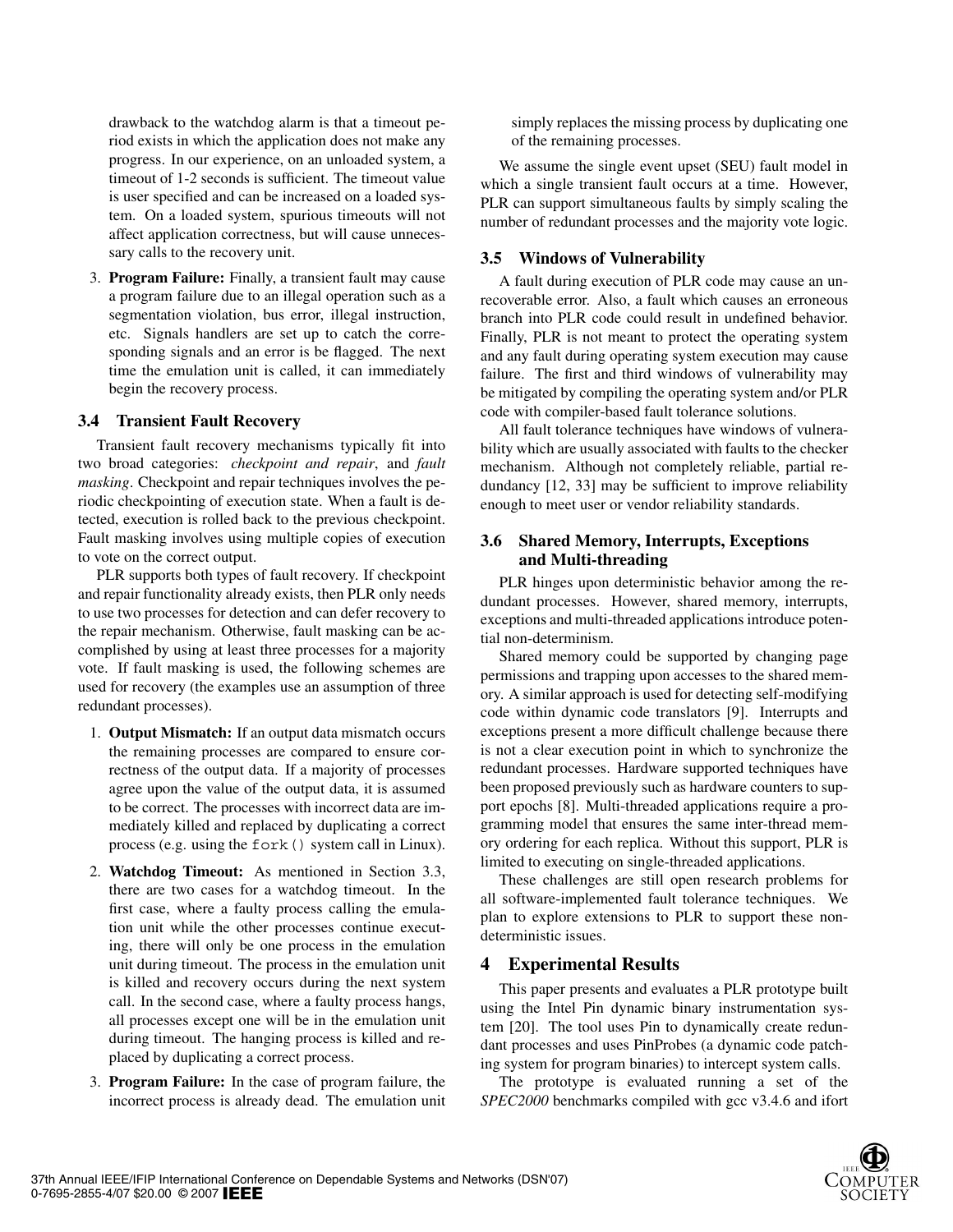v9.0. Fault coverage is evaluated using a fault injection campaign similar to [29]. One thousand runs are executed per benchmark. To maintain manageable run times, the test inputs are used during fault analysis. For each run, an instruction execution count profile of the application is used to randomly choose a specific invocation of an instruction to fault. For the selected instruction, a random bit is selected from the source or destination general-purpose registers. To inject a simulated transient error, Pin tool instrumentation is used to change the random bit during the specified dynamic execution count of the instruction. The *specdiff* utility included within the *SPEC2000* harness is used to determine the correctness of program output.

Fault propagation and performance evaluation are both studied using the reference inputs. Performance is measured by running the PLR prototype with both two and three redundant processes without fault injection on a fourprocessor SMP system; specifically the system has four 3.00Ghz Intel Xeon MP processors each with 4096KB L3 cache, has 6GB of system-wide memory, and is running Red Hat Enterprise Linux AS release 4.

#### **4.1 Fault Injection Results**

A fault injection study is performed to illustrate the effectiveness of PLR as well as the benefits of using a software-centric model of fault detection. Figure 3 shows the results of a fault injection campaign with the left bar in each cluster showing the outcomes with just fault injection and the right bar showing the outcomes when detecting faults with PLR. The possible outcomes are:

- **Correct:** A benign fault which does not affect program correctness.
- **Incorrect:** An SDC where the program executes completely and returns with correct return code, but the output is incorrect.
- **Abort:** A DUE in which the program returns with an invalid return code.
- **Failed:** A DUE in which the program terminates (e.g. segmentation violation).
- **Mismatch:** Occurs when running PLR. In this case, a mismatch is detected during PLR output comparison.
- **SigHandler:** Occurs when running PLR. In this case, a PLR signal handler detects program termination.

Timeouts of the watchdog alarm are ignored because they occurs very infrequently (∼.05% of the time).

PLR is able to successfully eliminate all of the *Failed*, Abort, and *Incorrect* outcomes. In general, the output comparison detects the *Incorrect* and Abort cases, and turns each error into detected *Mismatch* cases. Similarly, PLR detects the *Failed* cases turning them into *SigHandler* cases. Occasionally, a small fraction of the *Failed* cases are detected as *Mismatch* under PLR. This indicates cases in which PLR is able to detect a mismatch of output data before a failure occurs.

The software-centric approach of PLR is very effective at detecting faults based on their effect on software execution. Faults which do not affect correctness are generally not detected in PLR, thereby avoiding false positives. In contrast, SWIFT [29], which is currently the most advanced compiler-based approach, detects roughly ∼70% of the *Correct* outcomes as faults.

However, not all of the *Correct* cases during fault injection remain *Correct* with PLR detection as the softwarecentric model would suggest. This mainly occurs with the *SPECfp* benchmarks. In particular, *168.wupwise*, *172.mgrid* and *178.galgel* show that many of the original *Correct* cases during fault injection become detected as *Mismatch*. In these cases, the injected fault causes the output data to be different than data from regular runs. However, the output difference occurs in the printing of floating point numbers to a log file. *specdiff* allows for a certain tolerance in floating point calculations, and considers the difference within acceptable bounds. PLR compares the raw bytes of output and detects a fault because the data does not match. This issue has less to do with the effectiveness of a PLR, or a software-centric model, and is more related to the definition of an application's correctness.

#### **4.2 Fault Propagation**

Figure 4 shows the number of instructions executed between fault injection and detection. Runs are shown as stacked bars showing the breakdown of instructions executed before the fault was detected. The leftmost bar labeled M shows the breakdowns for the *Mismatch* runs shown in Figure 3. The middle bar  $(S)$  shows the breakdown for the *SigHandler* runs and the left bar (A) shows all of the detected faults including both *Mismatch* and *SegHandler*.

In general, the *Mismatch* runs tend to be detected much later than the point of fault injection with fault propagation instruction counts of over 10,000 instructions for nearly all of the benchmarks. On the other hand, the *SegHandler* runs have a higher probability of being detected early. Across all of the detected runs, there is a wide variety in amounts of fault propagation ranging from *254.gap* which has a low amount of fault propagation, to *191.fma3d* which has an even distribution of runs among the various categories.

The software-centric model delays the detection of a fault until an error is certain via program failure, or incorrect data exiting the SoR. However, the delayed detection also means that a fault may remain latent during execution for an unbounded period of time. Future work remains in characterizing fault propagation as well as exploring methods for bounding the time in which faults remain undetected.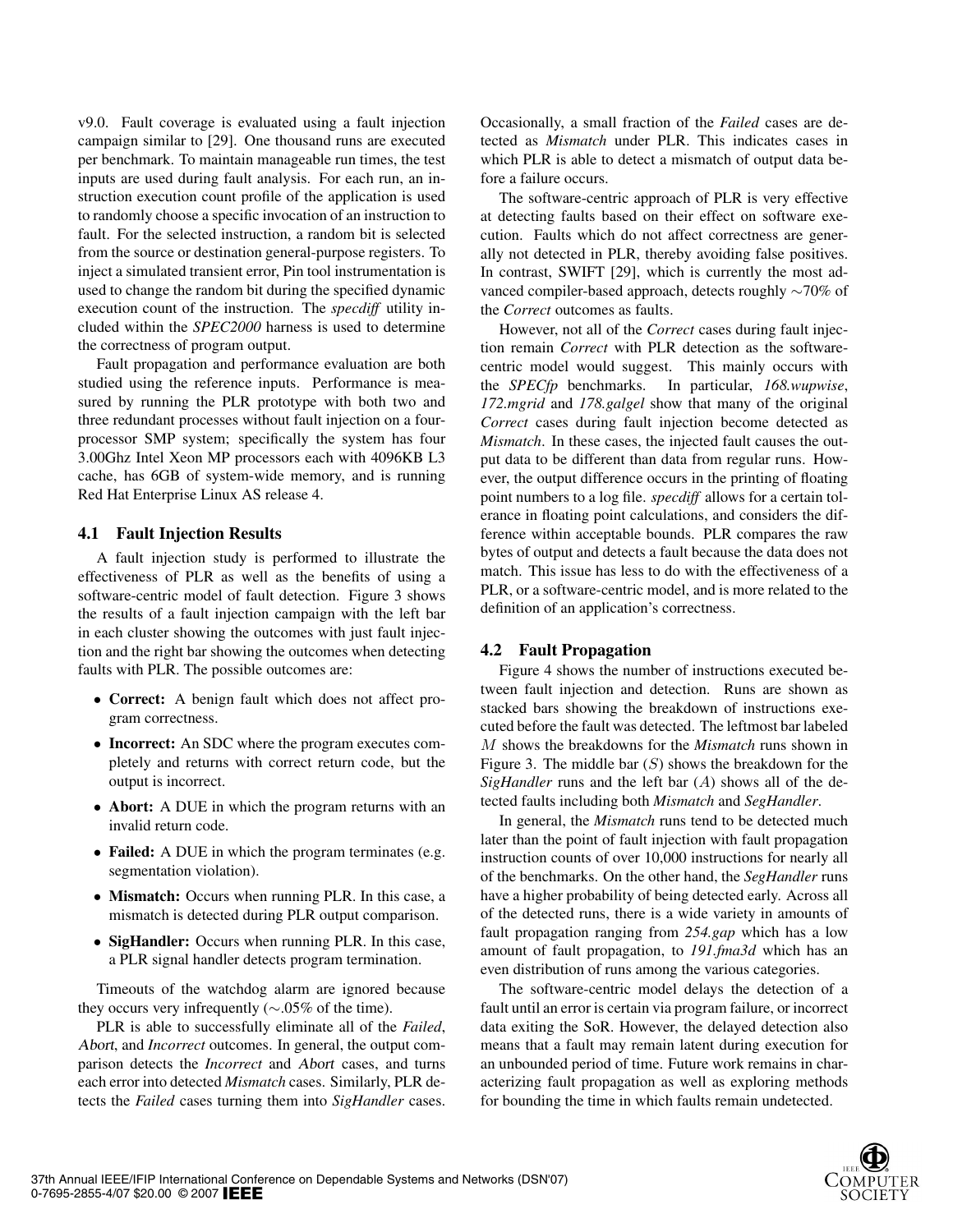

**Figure 3. Results of the fault injection campaign. The left bar in each cluster shows the outcomes with just fault injection and the right bar shows the breakdown of how PLR detects the faults.**



**Figure 4. Distribution of the number of executed instructions between the injection and detection of a fault. Percentages are normalized to all the runs which are detected via output mismatch (**M**), program failure (**S**), or both combined (**A**).**

#### **4.3 Performance Results**

Performance is evaluated using two redundant processes for fault detection (PLR2), and three processes to support recovery (PLR3). Figure 5 shows PLR performance on benchmarks compiled with both -O0 and -O2 compiler flags. Performance is normalized to native execution time. PLR provides transient fault tolerance on -O0 programs with an average overhead of 8.1% overhead for PLR2 and 15.2% overhead for PLR3. On -O2 programs, PLR2 incurs a 16.9% overhead for PLR2 and 41.1% overhead for PLR3. Overhead in PLR is due to the fact that multiple redundant processes are contending for system resources. Programs which place higher demands on systems resources result in a higher PLR overhead. Optimized binaries stress the system more than unoptimized binaries (e.g. higher L3 cache miss rate) and therefore have a higher overhead. As the number of redundant processes increases, there is an increasing burden placed upon the system memory controller, bus, as well as cache coherency implementation. Similarly, as the emulation is called with more processes, the increased synchronization with semaphores and the usage and shared memory may decrease performance. At certain points, the system resources will be saturated and performance will be severely impacted. These cases can be observed in 181.mcf and 171.swim when running PLR3 with -O2 binaries. PLR overhead and system resource saturation points are explained in more detail in the next subsection.

#### **4.4 PLR Overhead Breakdown**

The performance overhead of PLR consists of contention overhead and emulation overhead, shown as stacked bars in Figure 5. Contention overhead is the overhead from simultaneously running the redundant processes and contending for shared resources such as the memory and system bus. The contention overhead is measured by running the application multiple times independently and comparing the overhead to the execution of a single run. This roughly simulates running the redundant processes without PLR's synchronization and emulation. The rest of the overhead is considered emulation overhead. Emulation overhead is due to the synchronization, system call emulation, and mechanisms for fault detection incurred by PLR.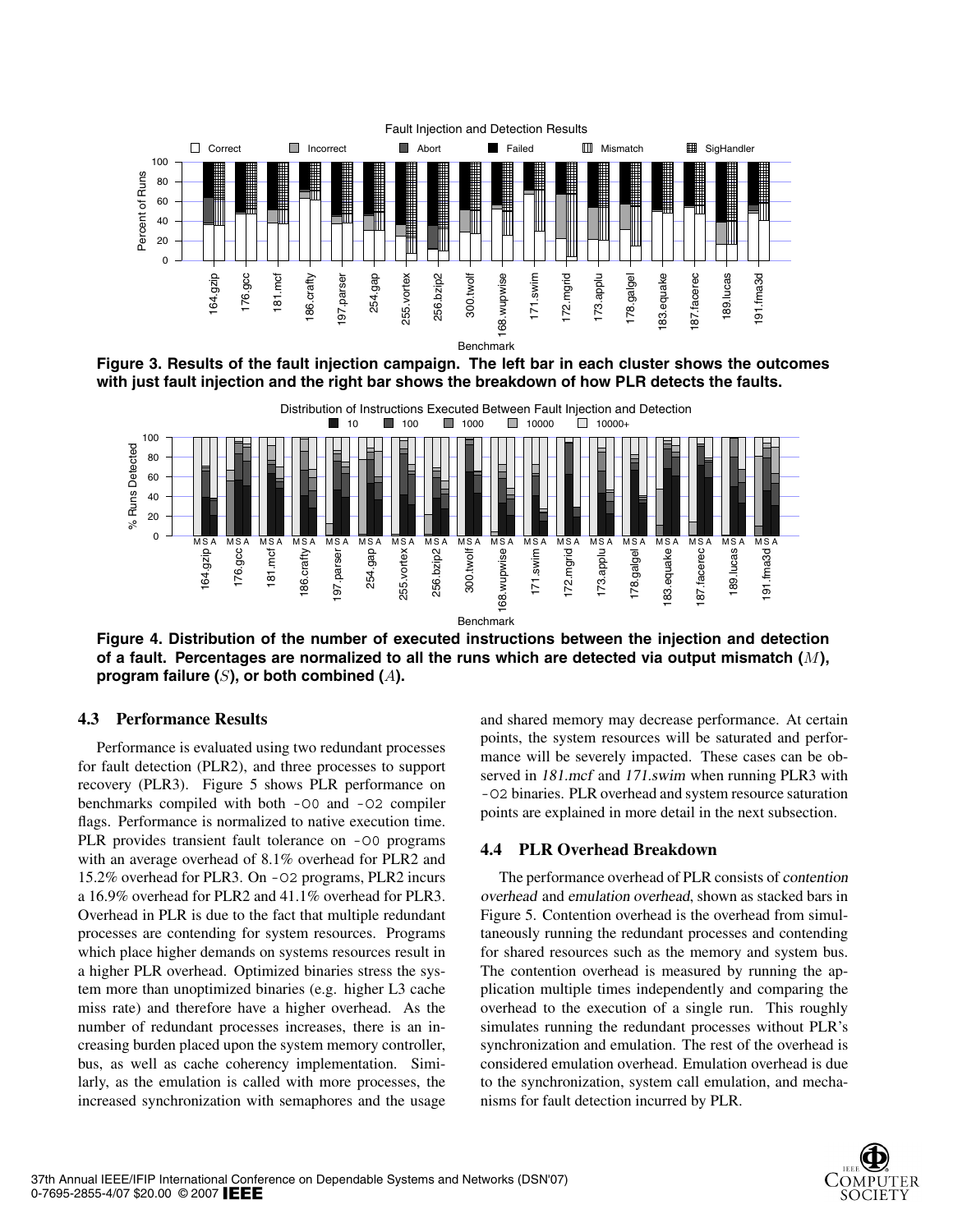

**Figure 5. Overhead of running PLR on a set of both unoptimized and optimized** SPEC2000 **benchmarks. The combinations of runs include -O0 compiled binaries with PLR2 (**A**), -O0 with PLR3 (**B**), -O2 with PLR2 (**C**) and -O2 with PLR3 (**D**).**



**Figure 6. PLR overhead vs. L3 cache miss rate.**

For the set of benchmarks, contention overhead is significantly higher than emulation overhead. Benchmarks such as 181.mcf and 189.lucas have relatively high cache miss rates leading to a high contention overhead with increased memory and bus utilization. On the other hand, 176.gcc and 187.facerec substantially utilize the emulation unit and result in a high PLR overhead.

#### **4.4.1 Contention Overhead**

Contention overhead mainly stems from the sharing of memory bandwidth between the multiple redundant processes. To study the effects of contention overhead, we construct a program to generate memory requests by periodically missing in the L3 cache. Figure 6 shows the effect of L3 cache miss rate on contention overhead when running with PLR. For both PLR2 and PLR3, the L3 cache miss rate has a substantial affect on the contention overhead. With less than 10 L3 cache misses per second, there



**Figure 7. PLR overhead vs. system call rate.**

can be a significant overhead of about 10%. After that point, the overhead increases greatly with over a 50% overhead at about 40 L3 cache misses per second. These results indicate that the total overhead for using PLR is highly impacted by the applications cache memory behavior. CPU-bound applications can be protected from transient faults with a very low overhead while memory-bound applications may suffer from high overheads.

#### **4.4.2 Emulation Overhead**

Emulation overhead mainly consists of the synchronization overhead and the overhead from transferring and comparing data in shared memory. To examine each aspect of emulation overhead, two synthetic programs were designed and run with PLR. The first program calls the times() system call at a user-controlled rate. times() is one of the of simpler system calls supported by PLR and is used to measure the emulation overhead from the barrier synchronizations within the emulation unit. The second test program calls the write() system call ten times a second and writes a user-

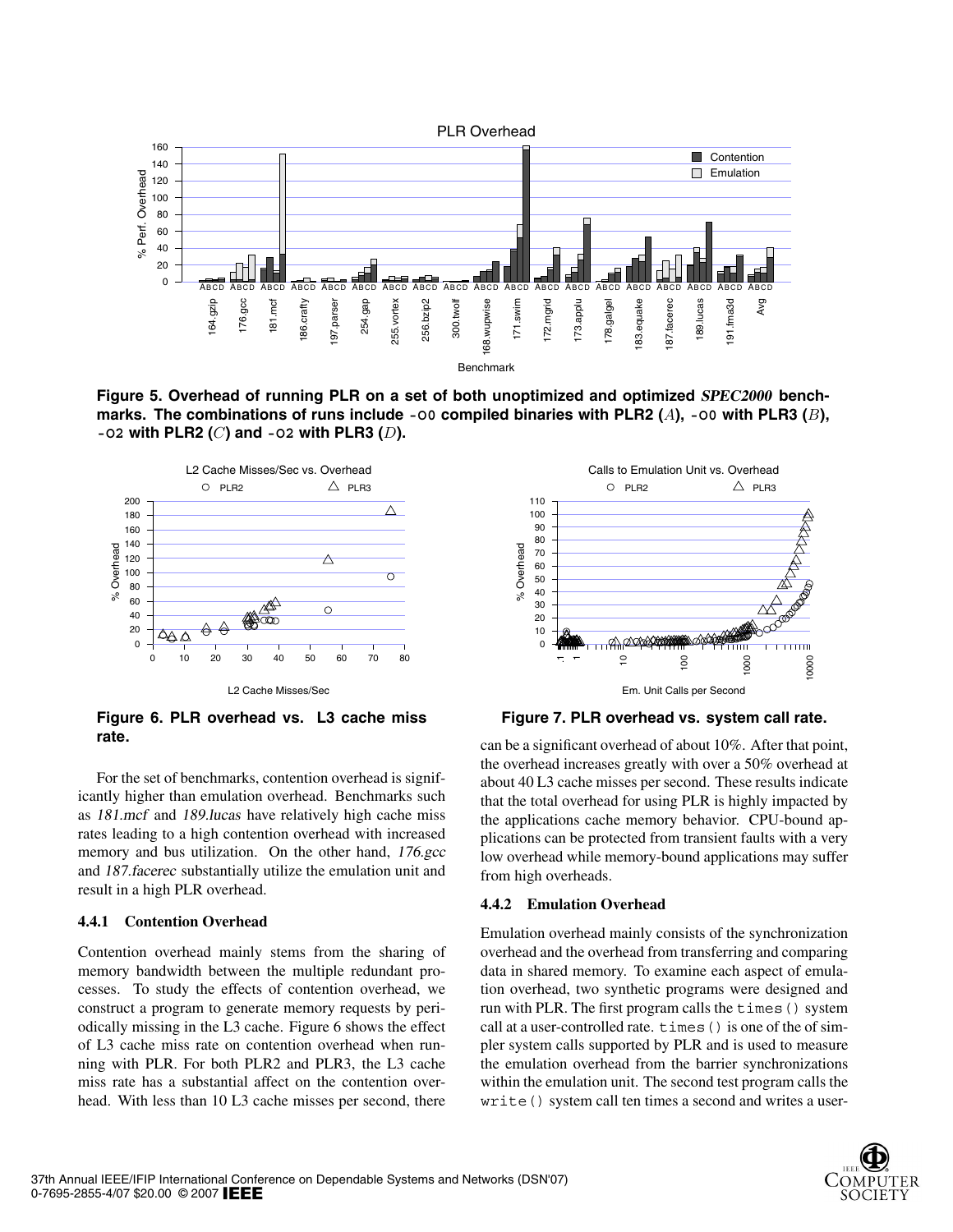

**Figure 8. PLR overhead vs. data bandwidth.**

specified number of bytes per system call. Each write () system call forces the emulation unit to transfer and compare the write data in shared memory.

Figure 7 shows the effect of synchronization on the PLR overhead. Synchronization overhead is minimal up until about 300-400 emulation unit calls per second with less than 5% overhead for using PLR with both two and three redundant processes. Afterward, the emulation overhead increases quickly. Overall, these results indicate that the PLR technique might be best deployed for specific application domains without significant system call functionality.

Figure 8 illustrates the effect of write data bandwidth on emulation overhead. The experiment evaluates the amount of data at each system call that must be compared between redundant process techniques. The write data bandwidth has a similar characteristics as system call synchronization, achieving low overhead until a cut-off point. In this case, for the experimental machines evaluated, the overhead is minimal when the write data rate stays less than 1MB per second but then increases substantially after that point for both PLR2 and PLR3.

# **5 Related Work**

PLR is similar to a software version of the hardware SMT and CMP extensions for transient fault tolerance [11, 23, 28]. However, PLR aims to provide the same functionality in software. Wang [35] proposes a compiler infrastructure for software redundant multi-threading which achieves 19% overhead with the addition of a special hardware communication queue. PLR attains similar overhead and only relies on the fact that multiple processors exist. In addition, PLR does not require source code to operate.

Executable assertions [14, 15] and other software detectors [27] explore the placement of assertions within software. Other schemes explicitly check control flow during execution [31, 25]. The software-centric approach provides a different model for transient fault tolerance using a software equivalent of the commonly accepted SoR model. The pi bit [37] and dependence-based checking [34] have been explored as methods to follow the propagation of faults in an attempt to only detect faults which affect program behavior. The software-centric model accomplishes the same task on a larger scale.

The PLR approach is similar to a body of fault tolerant work which explores the use of replicas for fault tolerance [6, 8, 7, 24, 38, 39]. This body of work targets hard faults (such as hardware or power failures) and assumes fail-stop execution [30] in which the processor stops in the event of failure. For transient faults, this assumption does not hold. As far as we know, we provide the first performance evaluation, and overhead breakdown, of using redundant processes on general-purpose multiple core systems.

There have been a number of previous approaches to program replication. N-version programming [3] uses three different versions of an application for tolerating software errors. Aidemark uses a time redundant technique which execute an application multiple times and use majority voting [1]. Virtual duplex systems combine both N-version programming and time-redundancy [10, 19]. The Tandem Nonstop Cyclone [16] is a custom system designed to use process replicas for transaction processing workloads. Chameleon [17] is an infrastructure designed for distributed systems which uses various ARMOR processes (some similar to process replicas) to implement adaptive and configurable fault tolerance. DieHard [5] proposes using replicas in general-purpose machines for tolerating memory errors. Shadow profiling [22] uses process replicas for lowoverhead program instrumentation.

# **6 Conclusion**

This paper motivates the necessity for software transient fault tolerance for general-purpose microprocessors and proposes process-level redundancy (PLR) as an attractive alternative in emerging multi-core processors. By providing redundancy at the process level, PLR leverages the OS to freely schedule the processes to all available hardware resources. In addition, PLR can be deployed without modifications to the application, operating system or underlying hardware. A real PLR prototype supporting single-threaded applications is presented and evaluated for fault coverage and performance. Fault injection experiments prove that PLR's software-centric fault detection model effectively detects faults which safely ignoring benign faults. Experimental results show that when running an optimized set of SPEC2000 benchmarks on a 4-way SMP machine, PLR provides fault detection with an 16.9% overhead. PLR performance improves upon existing software transient fault techniques and takes a step towards enabling software fault tolerant solutions comparable to hardware techniques.